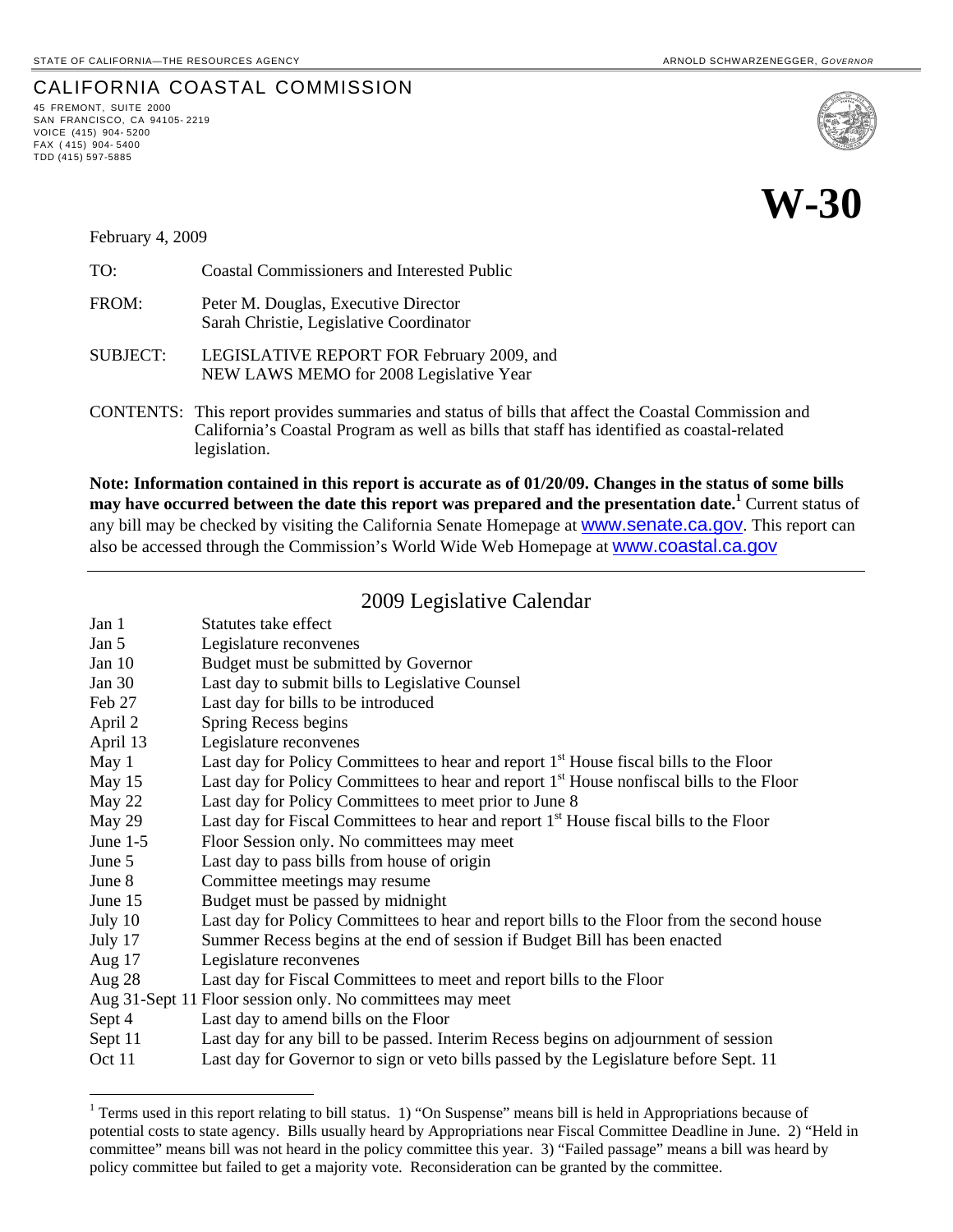#### **PRIORITY LEGISLATION**

#### **AB 68 (Brownlee) Solid waste: single-use carry out bags**

This bill would prohibit stores from providing single-use carryout bags to customers after July 10, 2010, unless the store charges a fee of not less than \$0.25 for the bag. The fees collected would be deposited into the Bag Pollution Fund, which the bill would establish, on a quarterly basis. Funds would be expended, after appropriation by the Legislature, to implement programs that educate consumers and reduce the use of plastic bags, and to reduce and mitigate the effects of plastic bag litter.

Introduced 12/12/08 Status First Reading

#### **AB 87 (Davis) Single use carryout bags: environmental effects**

This bill would prohibit stores from providing single-use carryout bags to customers after July 10, 2010, unless the store charges a fee of not less than \$0.25 for the bag. The fees collected would be deposited into the Bag Pollution Fund, which the bill would establish, on a quarterly basis. Funds would be expended, after appropriation by the Legislature, to implement programs that educate consumers and reduce the use of plastic bags, and to reduce and mitigate the effects of plastic bag litter.

Introduced 01/05/09 Status Assembly Rules

#### **SB 4 (Oropeza) State beaches and parks: smoking**

This bill would prohibit smoking of any tobacco product on a state coastal beach on in any unit of the State Parks system. The bill authorizes the Department of Parks and Recreation, or any other relevant state agency, to develop and post signs to provide notice of the smoking prohibition.

Introduced 12/01/08 Status Senate Rules

#### **SB 21 (Simitian) Fishing gear**

This bill would require the Department of Fish and Game to make recommendations to the Fish and Game Commission regarding a sustainable funding source for the recovery of derelict fishing gear and the prevention of the loss of fishing gear. The bill would require any persons and/or vessels who lose fishing gear at sea to report the loss within 48 hours. The bill would require all fishing licenses issued by the Department to include information and telephone numbers related to the new requirement. The bill would also require the Department to establish a data base of all known and reported sites of derelict/lost fishing gear, and to establish performance targets for their removal.

| Introduced    | 12/01/08            |
|---------------|---------------------|
| <b>Status</b> | <b>Senate Rules</b> |

#### **SB 42 (Corbett) Coastal resources: seawater intake**

This bill would prohibit a state agency from approving any new power plant or industrial facility, including desalination facilities, that utilizes open ocean intake, or any expansion of an existing facility that uses an open ocean intake, for once-through cooling (OTC). It would also require existing facilities with once-through cooling technology to cease operation or switch to an alternative method of cooling by December 31, 2014. The bill would also establish a fee of \$0.000015 per gallon of sea water for facilities that continue to use OTC between January 1, 2011 and December 31, 2014. Fees would be deposited in the Marine Life Restoration Account, which the bill would create, within the Coastal Conservancy's Coastal Trust Fund.

Introduced 01/06/09 Status Senate Rules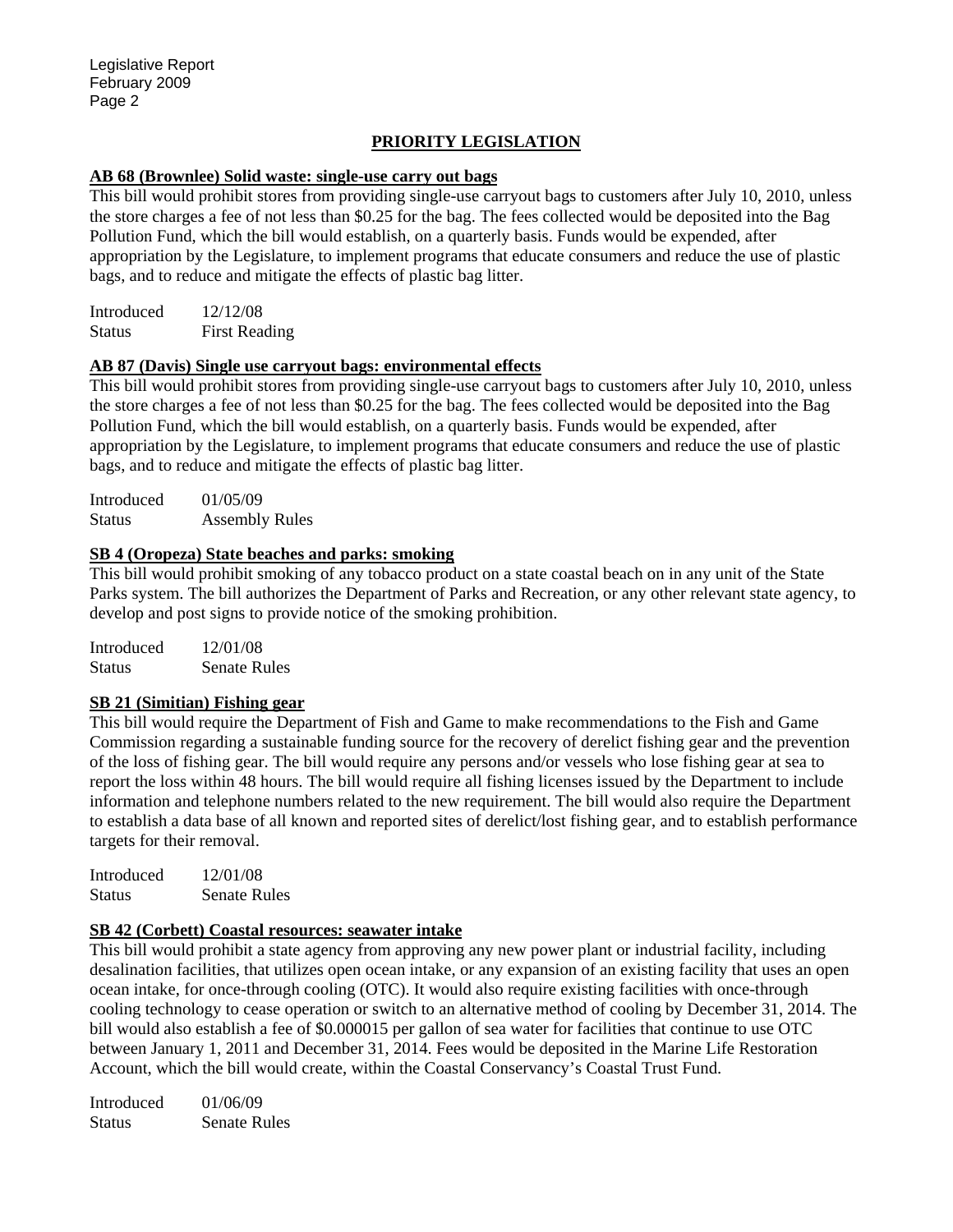VOICE AND TDD (415) 904-5200

CALIFORNIA COASTAL COMMISSION 45 FREMONT STREET, SUITE 2000 SAN FRANCISCO, CA 94105-2219



| February 4, 2009 |                                                     |  |
|------------------|-----------------------------------------------------|--|
| TO:              | <b>Coastal Commissioners and Interested Persons</b> |  |
| FROM:            | Legal Division and Legislative Unit                 |  |
| SUBJECT:         | 2008 Chaptered Legislation                          |  |

The 2008 California Legislative session produced two pieces of chaptered legislation that directly amended the Coastal Act. AB 1338 and SB 1498 took effect January 1, 2009. The Coastal Act has been amended and reprinted to reflect these recent amendments, which are detailed below.

#### **A. COASTAL ACT AMENDMENTS**

#### **1) AB 1338 (Committee on Budget) Public Resources, Chapter 760**

The relevant portion of this bill amends Section 30620 of the Coastal Act and adds section 30620.1 to the Coastal Act, creating the Coastal Act Services Fund, and authorizing the Commission to deposit all permit fees into this account. Funds accruing in this account, upon appropriation by the Legislature, may be expended to enforce and implement the Coastal Act. \$500,000 of these funds will be allocated to the State Coastal Conservancy.

#### **Section 30620**

Section 30620 of the Public Resources Code is amended to read:

30620. (a) By January 30, 1977, the commission shall, consistent with this chapter, prepare interim procedures for the submission, review, and appeal of coastal development permit applications and of claims of exemption. These procedures shall include, but are not limited to, all of the following:

(1) Application and appeal forms.

(2) Reasonable provisions for notification to the commission and other interested persons of any action taken by a local government pursuant to this chapter, in sufficient detail to ensure that a preliminary review of that action for conformity with this chapter can be made.

(3) Interpretive guidelines designed to assist local governments, the commission, and persons subject to this chapter in determining how the policies of this division shall be applied in the coastal zone prior to the certification of local coastal programs. However, the guidelines shall not supersede, enlarge, or diminish the powers or authority of the commission or any other public agency.

(b) Not later than May 1, 1977, the commission shall, after public hearing, adopt permanent procedures that include the components specified in subdivision (a) and shall transmit a copy of those procedures to each local government within the coastal zone and make them readily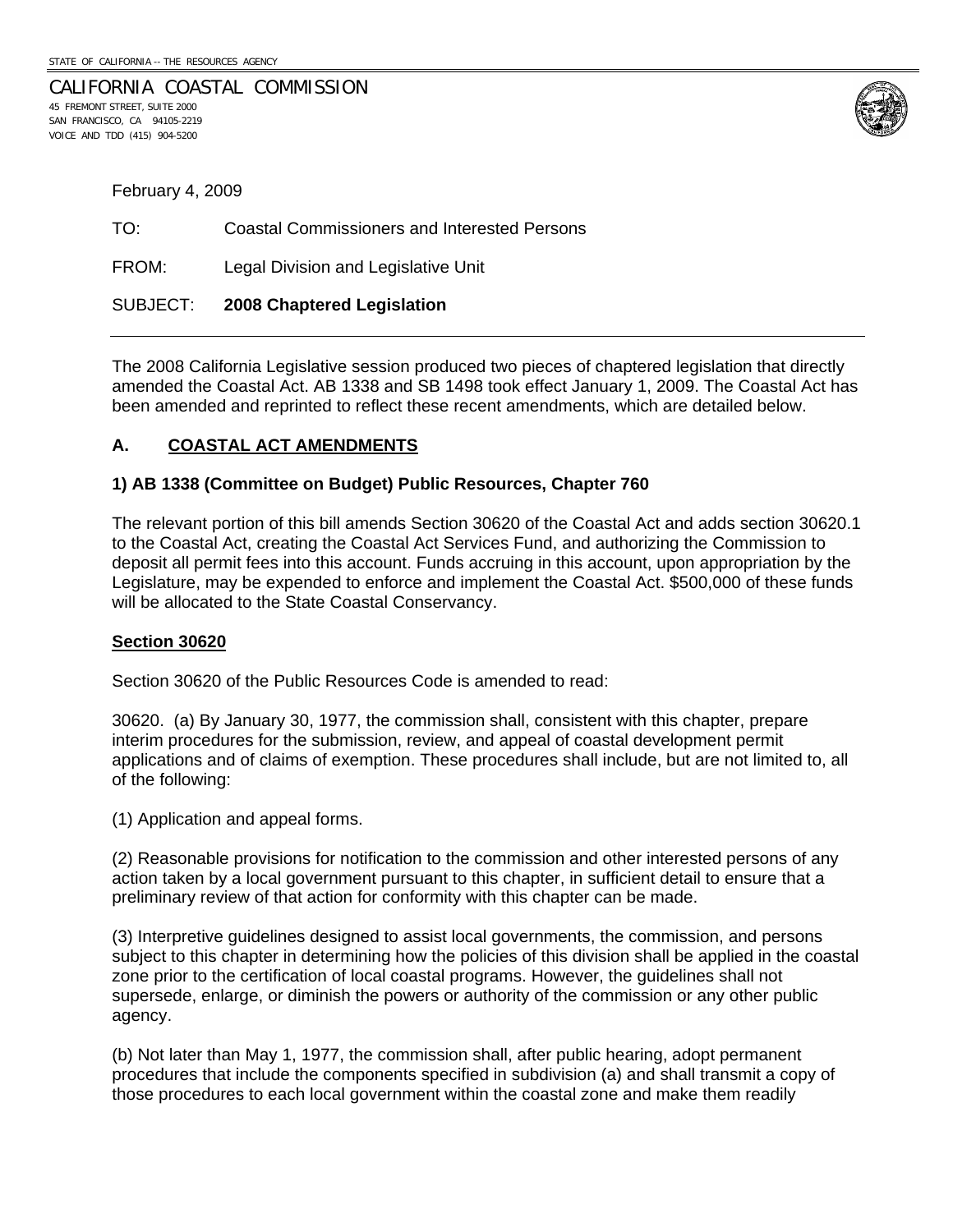available to the public. The commission may thereafter, from time to time, and, except in cases of emergency, after public hearing, modify or adopt additional procedures or guidelines that the commission determines to be necessary to better carry out the purposes of this division.

*\_\_\_\_\_\_\_\_\_\_\_\_\_\_\_\_\_\_\_\_\_\_\_\_\_\_\_\_\_\_\_\_\_\_\_\_\_\_\_\_\_\_\_\_\_\_\_\_\_\_\_\_\_\_\_\_\_\_\_\_\_\_\_\_\_\_\_\_\_\_\_\_\_\_\_\_\_\_\_\_\_\_\_\_\_\_* 

(c) (1) The commission may require a reasonable filing fee and the reimbursement of expenses for the processing by the commission of any application for a coastal development permit under this division and, except for local coastal program submittals, for any other filing, including, but not limited to, a request for revocation, categorical exclusion, or boundary adjustment, submitted for review by the commission.

(2) Any coastal development permit fees collected by the commission under paragraph (1) shall be deposited in the Coastal Access Account, which is hereby created in the State Coastal Conservancy Fund. The money in the account shall be available, upon appropriation by the Legislature in the annual Budget Act, to the State Coastal Conservancy for grants to public agencies and private nonprofit entities or organizations for the development, maintenance, and operation of new or existing facilities that provide public access to the shoreline of the sea, as defined in Section 30115. Any grant funds that are not expended for those purposes shall revert to the account. Nothing in this paragraph authorizes an increase in fees or creates any new authority on the part of the commission Coastal Act Services Fund established pursuant to Section 30620.1. This paragraph does not authorize an increase in fees or create any new authority on the part of the commission.

(d) With respect to an appeal of an action taken by a local government pursuant to Section 30602 or 30603, the executive director shall, within five working days of receipt of an appeal from a person other than a member of the commission or a public agency, determine whether the appeal is patently frivolous. If the executive director determines that an appeal is patently frivolous, the appeal shall not be filed unless a filing fee in the amount of three hundred dollars (\$300) is deposited with the commission within five working days of the receipt of the executive director's determination. If the commission subsequently finds that the appeal raises a substantial issue, the filing fee shall be refunded.

#### **Section 30620.1**

Section 30620.1 is added to the Public Resources Code, to read:

30620.1. (a) The Coastal Act Services Fund is hereby created in the State Treasury, to be administered by the commission. The moneys in the fund, upon appropriation by the Legislature in the annual Budget Act, shall be expended by the commission in accordance with this chapter to enforce the California Coastal Act and to provide services to local government, permit applicants, public agencies, and the public participating in the implementation of this division.

(b) Five hundred thousand dollars (\$500,000), adjusted annually by the application of the California Consumer Price Index for Urban Consumers as determined by the Department of Industrial Relations pursuant to Section 2212 of the Revenue and Taxation Code, shall be transferred annually from the Coastal Act Services Fund to the Coastal Access Account established pursuant to Section 30620.2.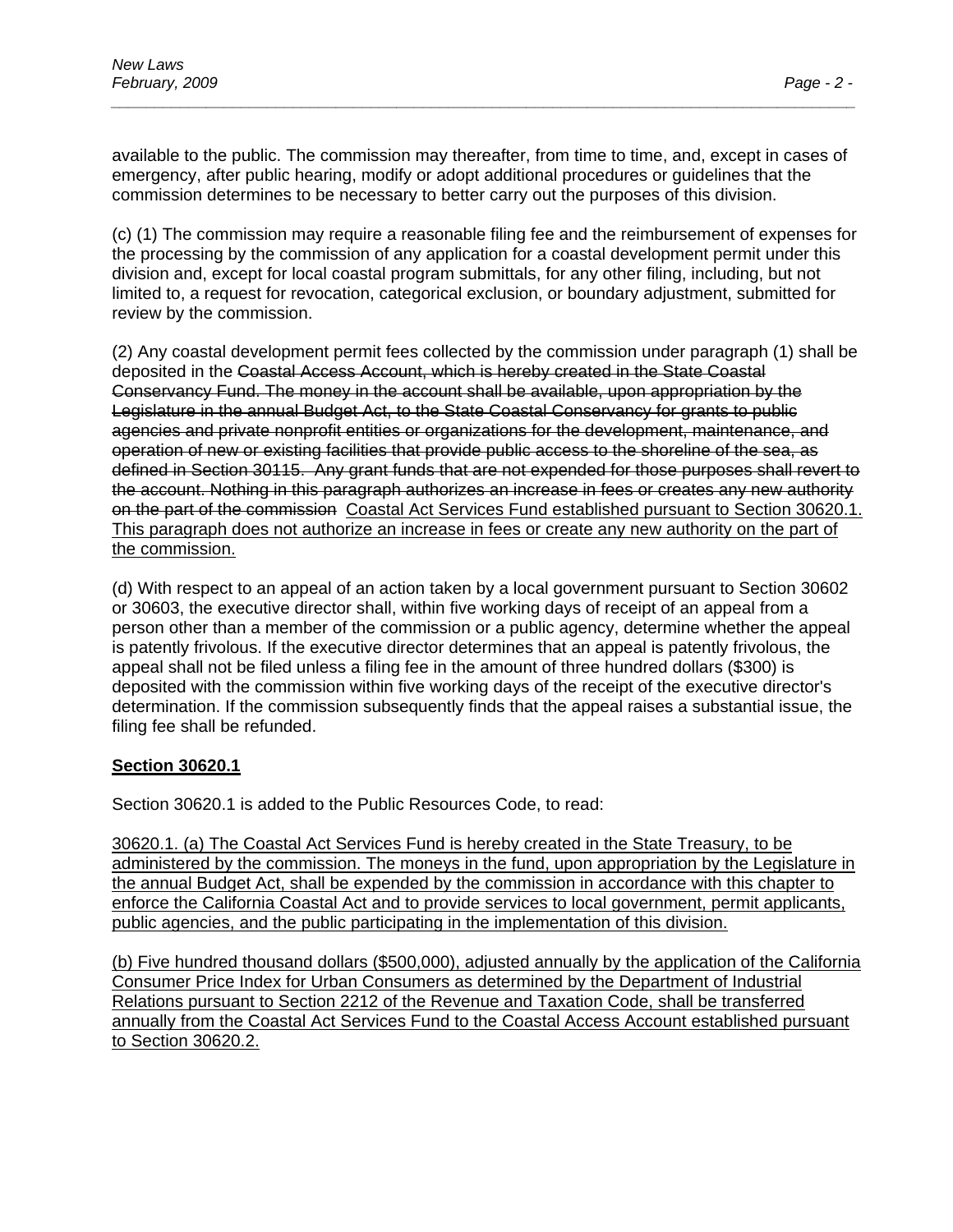**Implementation:** As of January 1, 2009, any permit fees collected by the Commission accruing in excess of \$500,000 shall be deposited in the new fund, and available to the Commission following appropriation by the Legislature. The Conservancy will continue to receive permit fees up to the total amount of \$500,000.

*\_\_\_\_\_\_\_\_\_\_\_\_\_\_\_\_\_\_\_\_\_\_\_\_\_\_\_\_\_\_\_\_\_\_\_\_\_\_\_\_\_\_\_\_\_\_\_\_\_\_\_\_\_\_\_\_\_\_\_\_\_\_\_\_\_\_\_\_\_\_\_\_\_\_\_\_\_\_\_\_\_\_\_\_\_\_* 

#### **2) SB 1498 (Judiciary Committee) Code Maintenance, Chapter 179**

The legislature made some technical corrections to sections 30253, 30327.5, and 30327.6. The subsections in 30253 are now identified by letter rather than by number. The changes to 30327.5 and 30327.6 make grammatical changes. The text below shows changes in strikeout and underline:

#### **Section 30253**

New development shall do all of the following:

(1) (a) Minimize risks to life and property in areas of high geologic, flood, and fire hazard.

 $(2)$  (b) Assure stability and structural integrity, and neither create nor contribute significantly to erosion, geologic instability, or destruction of the site or surrounding area or in any way require the construction of protective devices that would substantially alter natural landforms along bluffs and cliffs.

(3) (c) Be consistent with requirements imposed by an air pollution control district or the State Air Resources Control Board as to each particular development.

(4) (d) Minimize energy consumption and vehicle miles traveled.

(5) (e) Where appropriate, protect special communities and neighborhoods which that, because of their unique characteristics, are popular visitor destination points for recreational uses.

#### **Section 30327.5**

(a) An interested person shall not give, convey, or make available gifts aggregating more than ten dollars (\$10) in a calendar month to a commissioner or a member of the commission's staff.

(b) A commissioner or member of the commission's staff shall not accept gifts aggregating more than ten dollars (\$10) in a calendar month from an interested person.

(c) For purposes of this section, "interested person" shall have the same meaning as the term is defined in Section 30323.

(d) For purposes of this section, "gift" means, except as provided in subdivision (e), a payment, as defined in Section 82044 of the Government Code, that confers a personal benefit on the recipient, to the extent that consideration of equal or greater value is not received and includes a rebate or discount in the price of anything of value unless the rebate or discount is made in the regular course of business to members of the public without regard to official status. A person, other than a defendant in a criminal action, who claims that a payment is not a gift by reason of receipt of